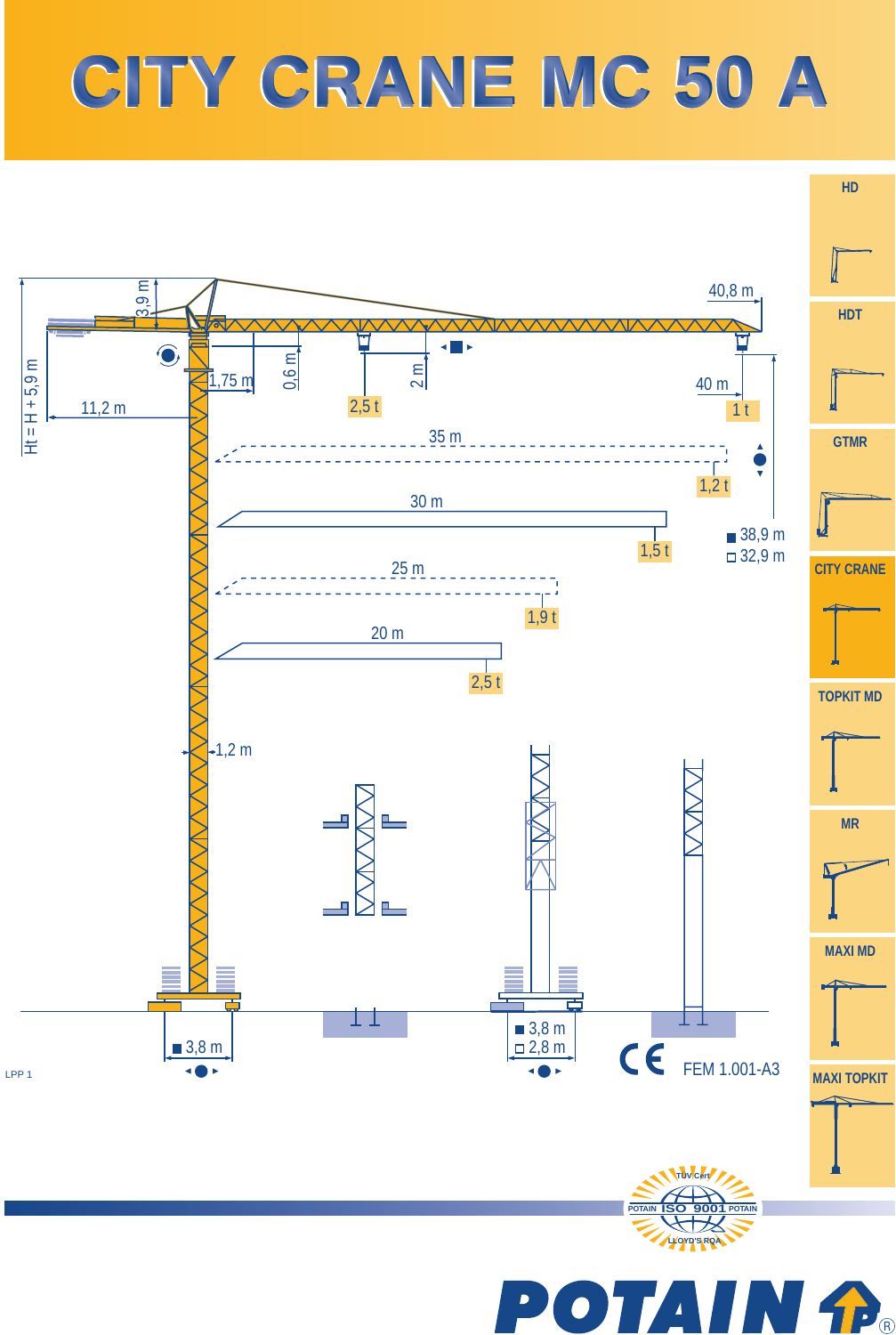

**CITY CRANE MC 50 A**

**POTAIN P.**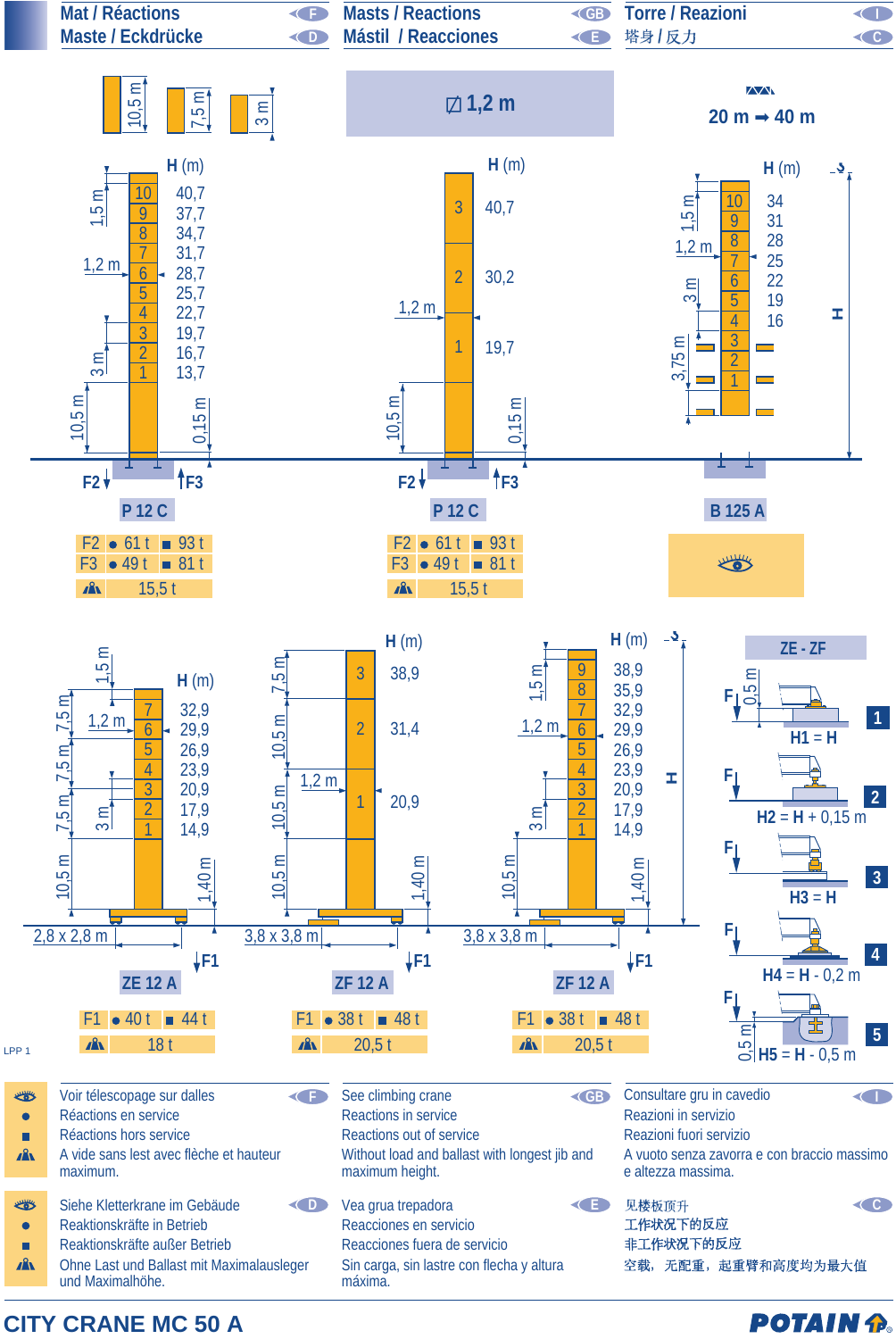| <b>Courbes de charges</b> | <b>Example 2</b> Load diagrams | <b>ED</b> Curve di carico | <b>CID</b>     |
|---------------------------|--------------------------------|---------------------------|----------------|
| Lastkurven                | <b>Curvas de cargas</b>        | ◆ 负荷曲线                    | $\in$ $\infty$ |

| 40 m                    | 1,75 ► 18,64 20 22 25 27 30 32 35 37 40 m                                |                |  |  |  |  |  |
|-------------------------|--------------------------------------------------------------------------|----------------|--|--|--|--|--|
| $\Delta\Delta$          | 1 1 1, 1 1, 1, 1, 2, 31 2, 07 1, 78 1, 63 1, 43 1, 32 1, 19 1, 1 1 1 1 1 |                |  |  |  |  |  |
|                         |                                                                          |                |  |  |  |  |  |
| 35 m                    | $1,75 \rightarrow 18,84$ 20 22 25 27 30 32 35 m                          |                |  |  |  |  |  |
| $\Delta \Delta \lambda$ | 2,5 2,34 2,09 1,8 1,65 1,45 1,34 1,2 t                                   |                |  |  |  |  |  |
|                         |                                                                          |                |  |  |  |  |  |
| 30 <sub>m</sub>         | $1.75 \rightarrow 19.38$ 20 22 25 27 30 m                                |                |  |  |  |  |  |
| $\sqrt{N}$              | 2,5 2,41 2,16 1,86 1,7 1,5 t                                             |                |  |  |  |  |  |
|                         |                                                                          |                |  |  |  |  |  |
| 25 m                    | $1,75 \rightarrow 19,72$ 20 22 25 m                                      |                |  |  |  |  |  |
| ZДN.                    | $\frac{1}{2}$ 2,5 2,46 2,2 1,9 t                                         |                |  |  |  |  |  |
|                         |                                                                          |                |  |  |  |  |  |
| 20 <sub>m</sub>         | 1,75                                                                     | $20 \text{ m}$ |  |  |  |  |  |
| $\Delta \Delta \lambda$ | $\frac{1}{2}$ 2.5 t                                                      |                |  |  |  |  |  |
|                         |                                                                          |                |  |  |  |  |  |

LPP 1

| Télescopage sur dalles | <b>Climbing crane</b>                                                                                            | <b>EB</b> Gru in cavedio | <b>KID</b> |
|------------------------|------------------------------------------------------------------------------------------------------------------|--------------------------|------------|
|                        | <b>Kletterkrane im Gebäude von Telescopage gruas trepadoras von Boot Australian Schedule Australian Executes</b> |                          | <b>COD</b> |

**B 125 A**



## **CITY CRANE MC 50 A**